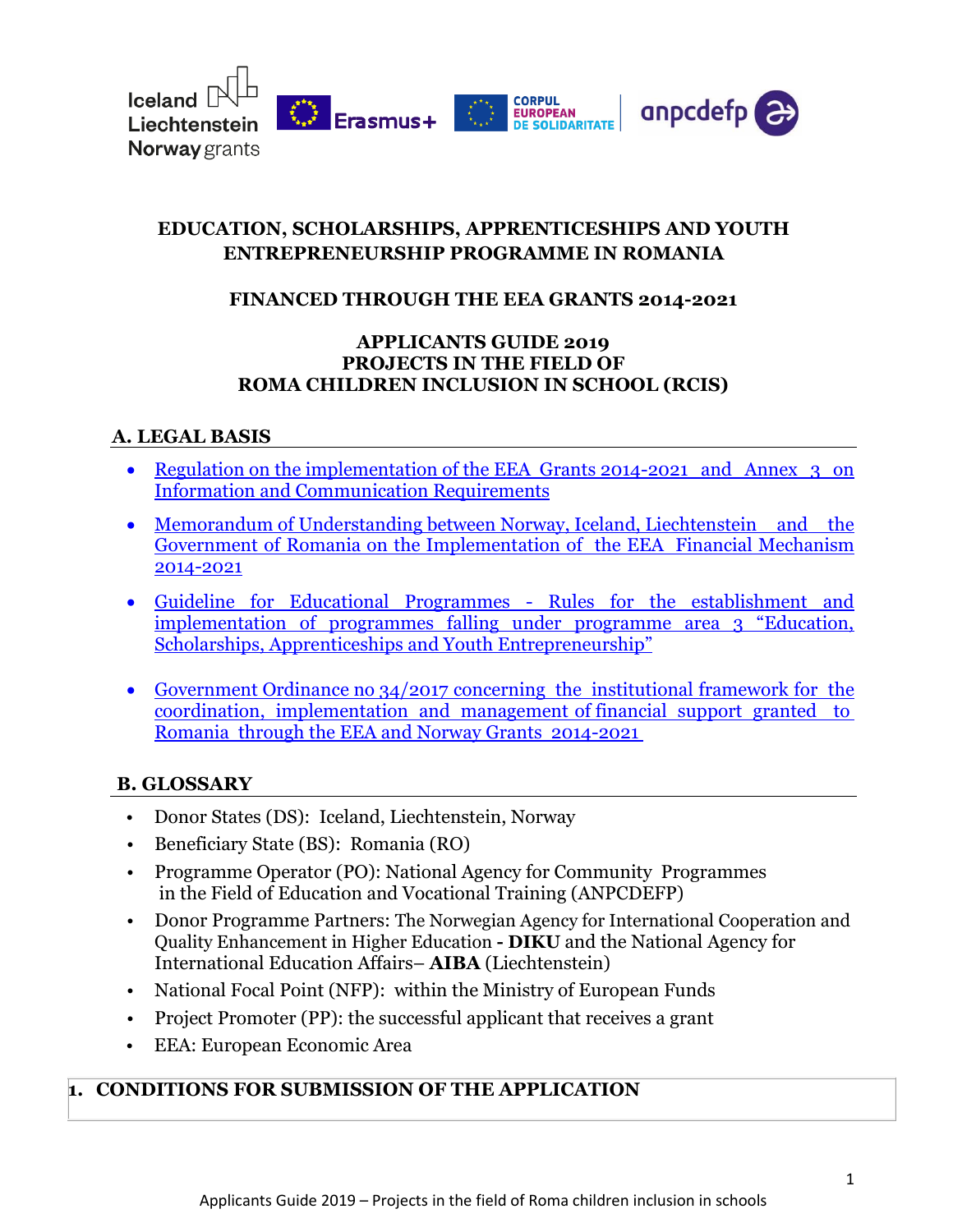| Eligible<br>applicants         | Romanian non-governmental organisations (NGOs) or Romanian public<br>institutions active in the field of Roma children inclusion, on behalf of a<br>consortium.                                                                                                                                                                                                                                                                                                                         |
|--------------------------------|-----------------------------------------------------------------------------------------------------------------------------------------------------------------------------------------------------------------------------------------------------------------------------------------------------------------------------------------------------------------------------------------------------------------------------------------------------------------------------------------|
|                                | The successful applicant will become the Project Promoter (coordinator of the<br>consortium).                                                                                                                                                                                                                                                                                                                                                                                           |
|                                | NB: an applicant may have only one application per Call. If several<br>applications will be submitted by the same applicant, only the first, in<br>chronological order, will be taken into account.                                                                                                                                                                                                                                                                                     |
| Eligible<br>partners in<br>the | Minimum 5 and maximum 6 Romanian schools enrolling at least 20% of Roma<br>children                                                                                                                                                                                                                                                                                                                                                                                                     |
| consortium                     | <b>NB:</b> a school can become a partner only in one project (consortium) per Call, no<br>matter the applicant. If a school will participate, within the same Call, in $2$<br>different projects with 2 different applicants, both projects will be declared<br><i>ineligible.</i>                                                                                                                                                                                                      |
| <b>Description</b>             | The general objective of the Programme – to enhance the human capital and<br>knowledge base in Romania – is materialised in the field of Roma children inclusion<br>in school (RCIS) through <b>national projects.</b>                                                                                                                                                                                                                                                                  |
|                                | The aim of the national projects is to increase the institutional capacity of schools to<br>ensure an effective inclusion of Roma children. These projects are expected to bring<br>positive and long-lasting effects on the participating schools and on the persons<br>directly or indirectly involved in the organised activities.                                                                                                                                                   |
|                                | A project shall be submitted and implemented in a consortium composed of one<br>coordinator and min. $5 - \text{max}$ . 6 schools, with Roma children amounting to at least<br>20% of students enrolled.                                                                                                                                                                                                                                                                                |
|                                | The co-ordinator works together with partner schools to achieve the objectives,<br>define and implement the project activities.                                                                                                                                                                                                                                                                                                                                                         |
|                                | The projects shall include the following compulsory activities:<br>training of teachers working with the Roma children;                                                                                                                                                                                                                                                                                                                                                                 |
|                                | development of curriculum on inclusiveness and multicultural environment;<br>$\bullet$                                                                                                                                                                                                                                                                                                                                                                                                  |
|                                | Learning/awareness rising activities on discrimination issues, organised for<br>Roma and non-Roma parents together;                                                                                                                                                                                                                                                                                                                                                                     |
|                                | awareness rising activities on inclusion issues and developing competences,<br>organised for Roma and non-Roma pupils together.                                                                                                                                                                                                                                                                                                                                                         |
|                                | Romanian trainers/facilitators and experts from the Donor States (DS) might be<br>involved in the project activities. Their expertise should be relevant for the activities they<br>are involved in. Experts could be, for example: trainers, facilitators, consultants in the fields<br>related to the project (education, curriculum development, democracy, human rights,<br>children rights, inclusion of vulnerable groups, anti-discrimination, tolerance, citizenship,<br>etc.). |
|                                | Projects should propose innovative ways and/or complementary to other projects<br>already carried out, in order to:                                                                                                                                                                                                                                                                                                                                                                     |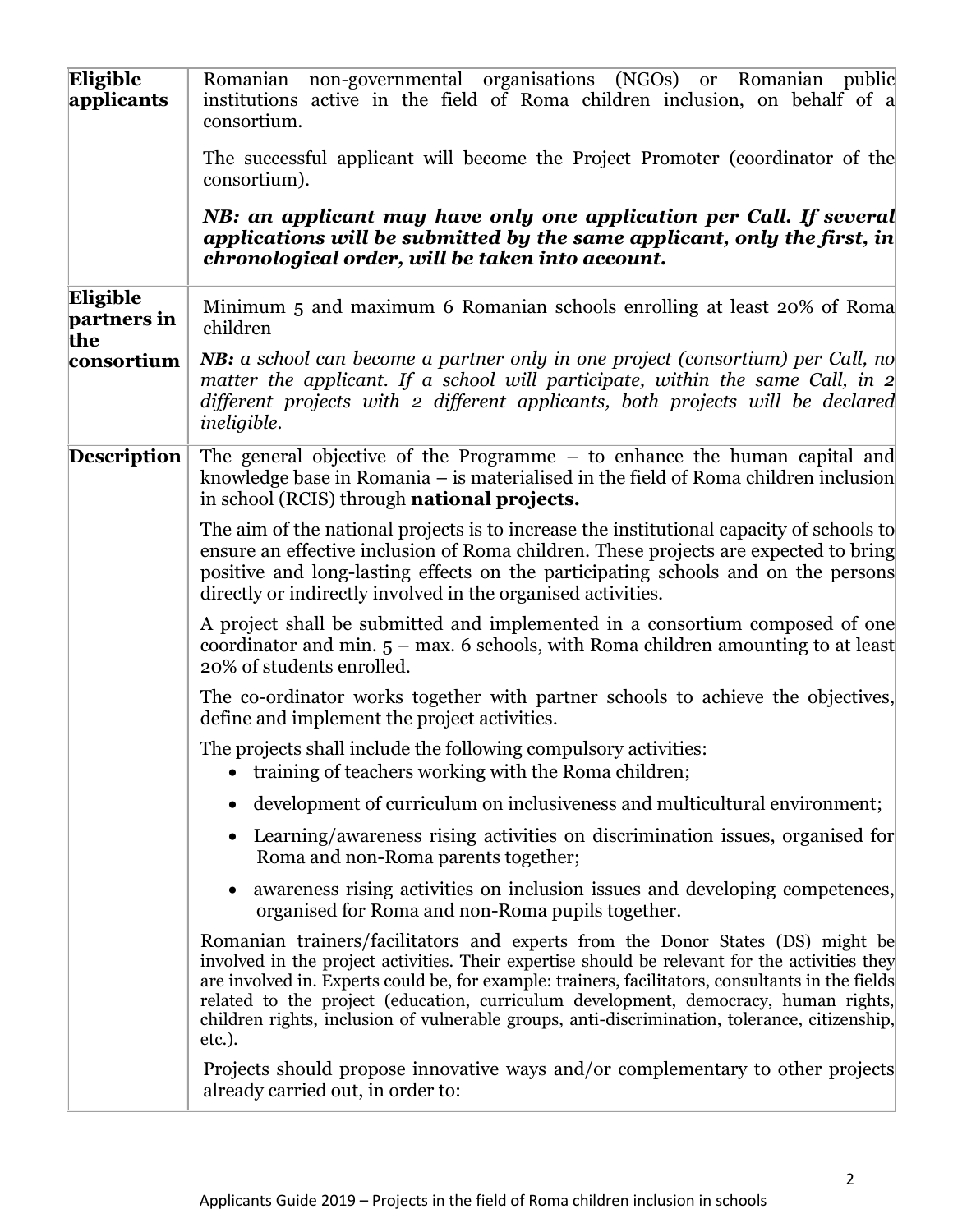| Improve teachers' skills regarding the Roma pupils inclusion;                                                                                                                                                                                 |
|-----------------------------------------------------------------------------------------------------------------------------------------------------------------------------------------------------------------------------------------------|
| Increase the share of staff (teachers) in partner schools who declare better skills<br>/ competencies regarding the Roma pupils inclusion;                                                                                                    |
| Develop curricula on inclusiveness and multicultural environment;<br>$\qquad \qquad \blacksquare$                                                                                                                                             |
| Increase the number of Roma and non-Roma parents participating in joint<br>$\overline{\phantom{a}}$<br>learning activities on discrimination issues;                                                                                          |
| Increase the number of Roma and non-Roma pupils involved in joint activities<br>$\qquad \qquad \blacksquare$<br>on inclusion issues;                                                                                                          |
| Increase the rate of pupils' satisfaction (satisfied and very satisfied) when<br>$\overline{\phantom{a}}$<br>participating in these joint activities on inclusion issues;                                                                     |
| Reduce the percentage of Roma pupils experiencing discrimination (from the<br>$\overline{\phantom{a}}$<br>part of the teachers and colleagues) in partner schools.                                                                            |
| The learning outcomes of the participants in training activities with teachers<br>working with Roma children will be valorised by improving the schools institutional<br>capacity to ensure an effective inclusion of Roma children.          |
| NB:                                                                                                                                                                                                                                           |
| 1. in each project a minimum of 60 teachers working with the Roma children shall<br>be involved in training activities;                                                                                                                       |
| 2. in each project a minimum of 70 parents (Roma and non-Roma) shall be involved<br>in learning/awareness rising activities on discrimination issues;                                                                                         |
| 3. in each project a minimum of 200 pupils (Roma and non-Roma) shall be<br>involved in awareness rising activities on inclusion issues;                                                                                                       |
| 4. in each project a minimum of 6 new curricula or teaching materials on<br>inclusiveness and multicultural environment shall be developed;                                                                                                   |
| 5. each learning/awareness rising activity for parents shall be organised for Roma<br>and non-Roma parents together and shall include minimum 40% of Roma<br>parents each. A mixt composition of the group shall be assured in each activity; |
| 6. each awareness rising activity for pupils shall be organised for Roma and non-<br>Roma pupils together and shall include minimum 40% of Roma pupils each. A<br>mixt composition of the group shall be assured in each activity;            |
| 7. in each other activity (if applicable) with parents or with children, a balanced<br>participation of Roma and non-Roma parents, respective Roma and non-Roma<br>children should be assured;                                                |
| 8. each project shall have its own website or webpage in order to disseminate the<br>projects objectives, activities, results (outputs, outcomes and impact), etc.                                                                            |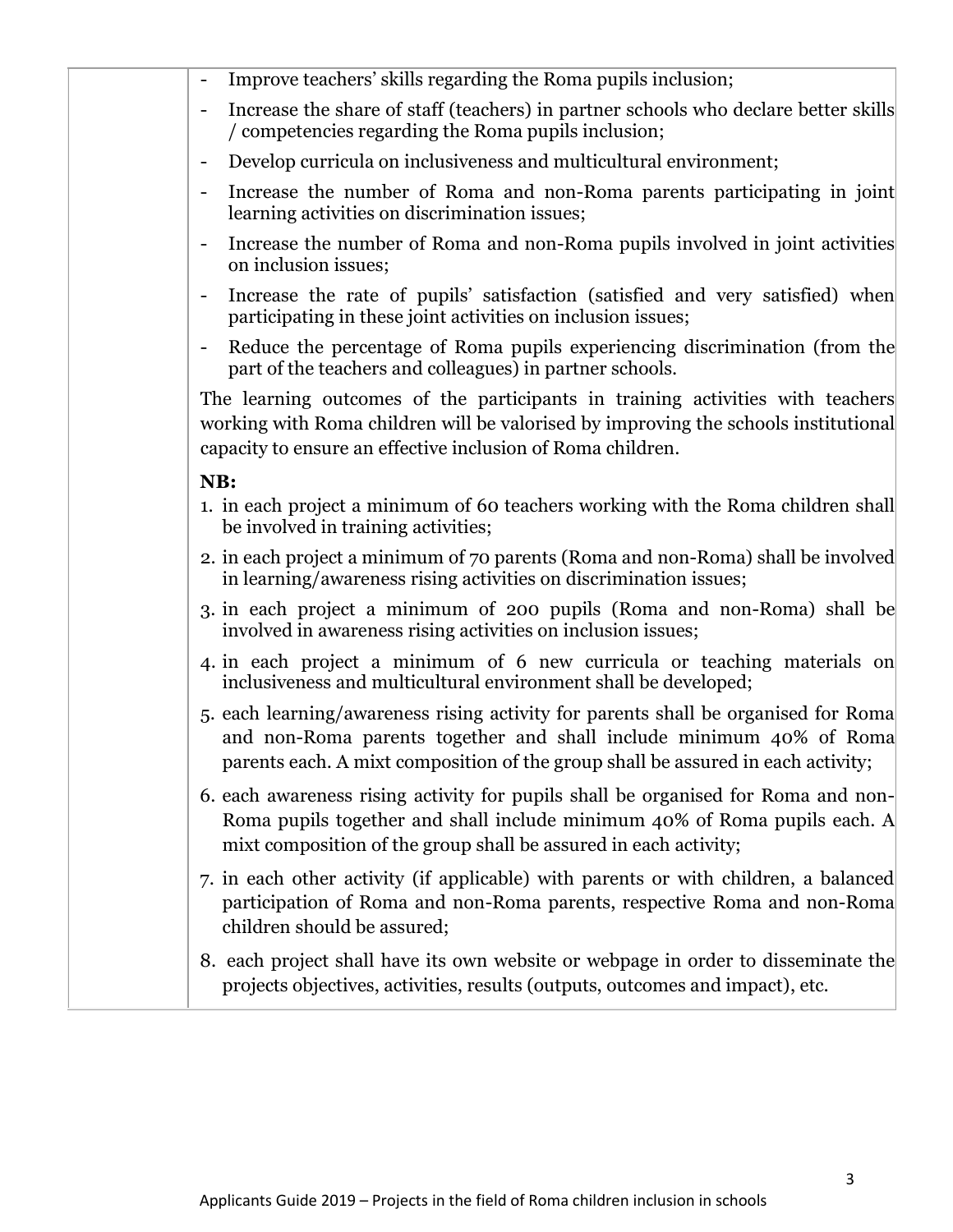| Who can                | The target groups of the projects are:                                                                                                                                                                                                                                                                                                                                                                                                                                                                                    |  |  |  |  |
|------------------------|---------------------------------------------------------------------------------------------------------------------------------------------------------------------------------------------------------------------------------------------------------------------------------------------------------------------------------------------------------------------------------------------------------------------------------------------------------------------------------------------------------------------------|--|--|--|--|
| participate            | teachers working with the Roma children, from partner schools;                                                                                                                                                                                                                                                                                                                                                                                                                                                            |  |  |  |  |
|                        | Roma and non-Roma parents of pupils from partner schools;<br>$\bullet$                                                                                                                                                                                                                                                                                                                                                                                                                                                    |  |  |  |  |
|                        | Roma and non-Roma pupils from partner schools.<br>$\bullet$                                                                                                                                                                                                                                                                                                                                                                                                                                                               |  |  |  |  |
|                        | Others participants in project activities may include: representatives of the<br>local/national authorities, local/county/national institutions from the education<br>system, city/commune hall, NGOs working with children on inclusion and/or<br>discrimination issues, stakeholders supporting local schools, professionals active in<br>the field, etc.                                                                                                                                                               |  |  |  |  |
|                        | N.B.                                                                                                                                                                                                                                                                                                                                                                                                                                                                                                                      |  |  |  |  |
|                        | 1. The number of teachers trained, parents and pupils involved in activities<br>depends on the institutional needs of each partner school and on the project<br><i>objectives.</i>                                                                                                                                                                                                                                                                                                                                        |  |  |  |  |
|                        | 2. In order to declare their Roma ethnicity by the participants in the project -<br>declaration on their own responsibility – the standard form provided by the OP will<br>be used. In case the Roma people participating in the project (parents and pupils)<br>do not agree to declare their ethnicity or their children, the assumption of the<br>ethnicity of adults and minors (parents and children) will be realized through an<br>official document issued by the legal representative of the school in question. |  |  |  |  |
| Eligible<br>activities | 1) Training of teachers working with the Roma children on topics concerning:<br>teaching approaches centred on the pupil;<br>$\bullet$                                                                                                                                                                                                                                                                                                                                                                                    |  |  |  |  |
|                        | inclusive school and teaching in a multicultural environment;<br>$\bullet$                                                                                                                                                                                                                                                                                                                                                                                                                                                |  |  |  |  |
|                        | democracy and citizenship education;<br>$\bullet$                                                                                                                                                                                                                                                                                                                                                                                                                                                                         |  |  |  |  |
|                        | human/pupils rights, tolerance, anti-discrimination, etc.;                                                                                                                                                                                                                                                                                                                                                                                                                                                                |  |  |  |  |
|                        | 2) Development of curriculum (intellectual outputs <sup>1</sup> ): elaboration of new optional<br>curricula and/or teaching materials on inclusiveness<br>and multicultural<br>environment;                                                                                                                                                                                                                                                                                                                               |  |  |  |  |
|                        | 3) Extra-curricular activities for Roma and non-Roma parents together: learning /<br>rising awareness on discrimination issues, fostering social inclusion and tolerance,<br>human/pupils rights;                                                                                                                                                                                                                                                                                                                         |  |  |  |  |
|                        | 4) Extra-curricular activities for Roma and non-Roma pupils together: rising<br>awareness on inclusion issues, fostering social inclusion and competences.                                                                                                                                                                                                                                                                                                                                                                |  |  |  |  |

 $1$  2. An intellectual output is a substantial, tangible, original, transferrable (at least at the level of the consortium members) product which may be quantified, prove the potential for large-scale use, exploitation and impact.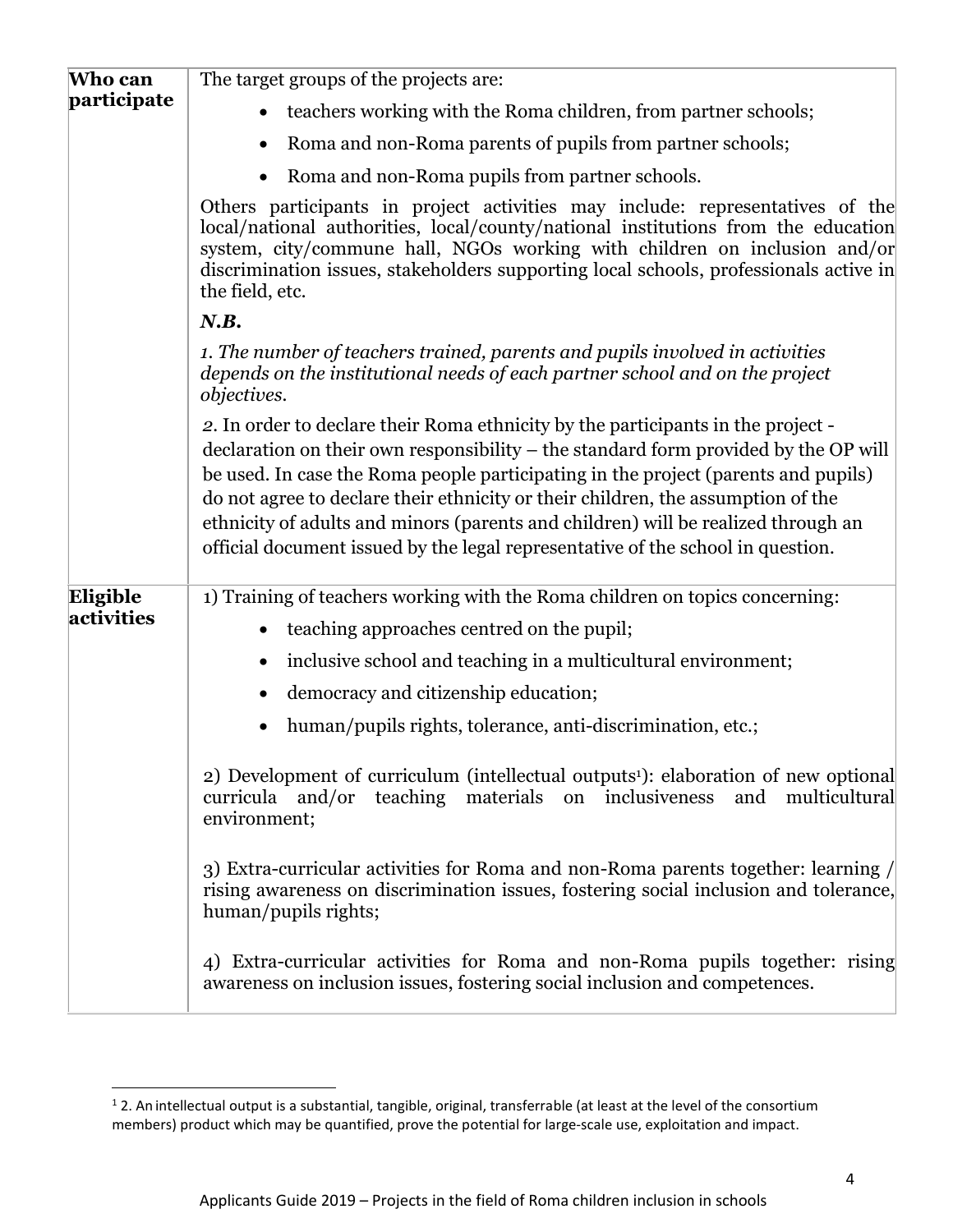| <b>Application</b><br>procedure       | The application form and annexes will be sent electronically to the PO, at the<br>following e-mail address: projecte_RCIS@eea4edu.ro                                                                              |                                                                                                                                                                                                                                                |                        |                                                                                                                            |                       |  |
|---------------------------------------|-------------------------------------------------------------------------------------------------------------------------------------------------------------------------------------------------------------------|------------------------------------------------------------------------------------------------------------------------------------------------------------------------------------------------------------------------------------------------|------------------------|----------------------------------------------------------------------------------------------------------------------------|-----------------------|--|
| <b>Deadline</b><br>for<br>application | Applicants shall submit their application by $0.5/0.5/2020$ , 13.00 hours the<br>latest (Romanian time).                                                                                                          |                                                                                                                                                                                                                                                |                        |                                                                                                                            |                       |  |
| <b>Duration</b>                       | The duration of a national project is between 12 - 24 months.<br>Projects shall start between: $01/10/2020 - 31.12/2020$                                                                                          |                                                                                                                                                                                                                                                |                        |                                                                                                                            |                       |  |
| <b>Funding</b>                        | Budget per project: min. 60 000 Euro, max 200 000 Euro, depending on the<br>complexity and the duration of the project.<br>According to the type of applicant, the following allocation of funds will be applied: |                                                                                                                                                                                                                                                |                        |                                                                                                                            |                       |  |
|                                       | <b>Applicant</b>                                                                                                                                                                                                  |                                                                                                                                                                                                                                                | <b>Public</b>          |                                                                                                                            | NGO <sup>2</sup>      |  |
|                                       | (coordinator of the consortium)                                                                                                                                                                                   |                                                                                                                                                                                                                                                | institution            |                                                                                                                            |                       |  |
|                                       | Grant allocated for the project $(\epsilon)$                                                                                                                                                                      |                                                                                                                                                                                                                                                | 100%                   |                                                                                                                            | 90%                   |  |
| Eligible<br>and<br>costs<br>payments  | <b>Eligible costs</b>                                                                                                                                                                                             |                                                                                                                                                                                                                                                |                        |                                                                                                                            |                       |  |
| flows:                                | Eligible costs                                                                                                                                                                                                    | a) project management, implementation and activities costs<br>Description                                                                                                                                                                      | Financing<br>mechanism | <b>Amount EURO</b>                                                                                                         | Rule of<br>allocation |  |
|                                       | Project<br>management<br>and                                                                                                                                                                                      | Project management (e.g.<br>planning, financial<br>management, coordination and<br>communication between<br>partners, offline and online<br>cooperation; organisation of<br>local project activities, safety of<br>participants, travel, etc.; |                        | Contribution to the<br>activities of the<br>project coordinator<br>(coordinator of the<br>consortium)<br>500 EUR per month | Automatic             |  |
|                                       | monitoring, evaluation;<br>implementation<br>information and dissemination<br>(e.g. brochures, leaflets, web<br>information, etc.), etc.                                                                          |                                                                                                                                                                                                                                                | Scale of unit<br>costs | Contribution to the<br>activities of the other<br>members of the<br>consortium (partner<br>schools)                        | Automatic             |  |
|                                       |                                                                                                                                                                                                                   |                                                                                                                                                                                                                                                |                        | 250 EUR per partner                                                                                                        |                       |  |

 $2$  According to article 6.4.3 of the Regulation on the Implementation of the EEA Financial Mechanism 2014 – 2021, if the applicant is an NGO "the project grant may be up to 90% of eligible expenditure of the project".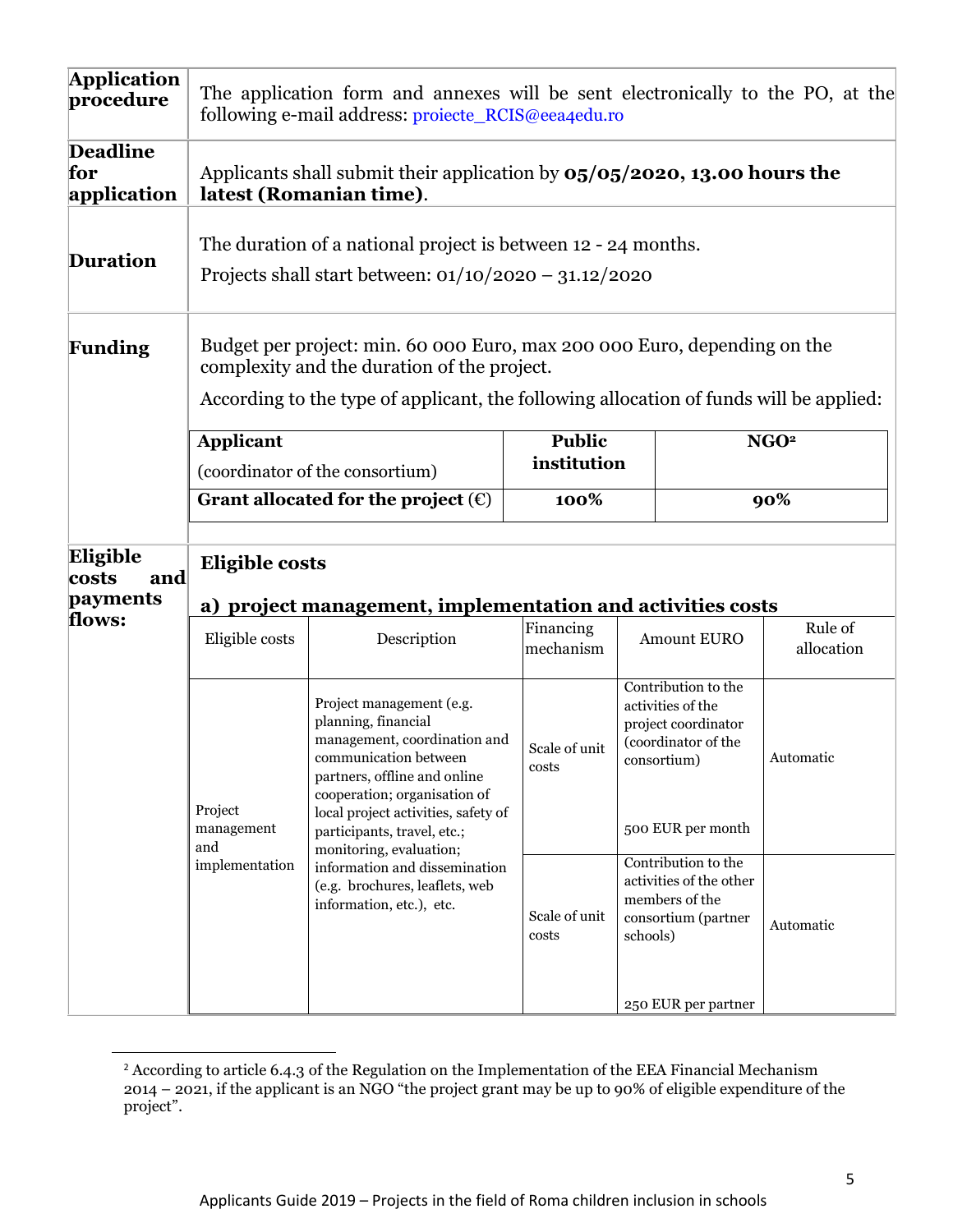Travel costs are granted only to pupils from partner schools, accompanying teacher(s) for minor pupils and accompanying persons for participants with special needs.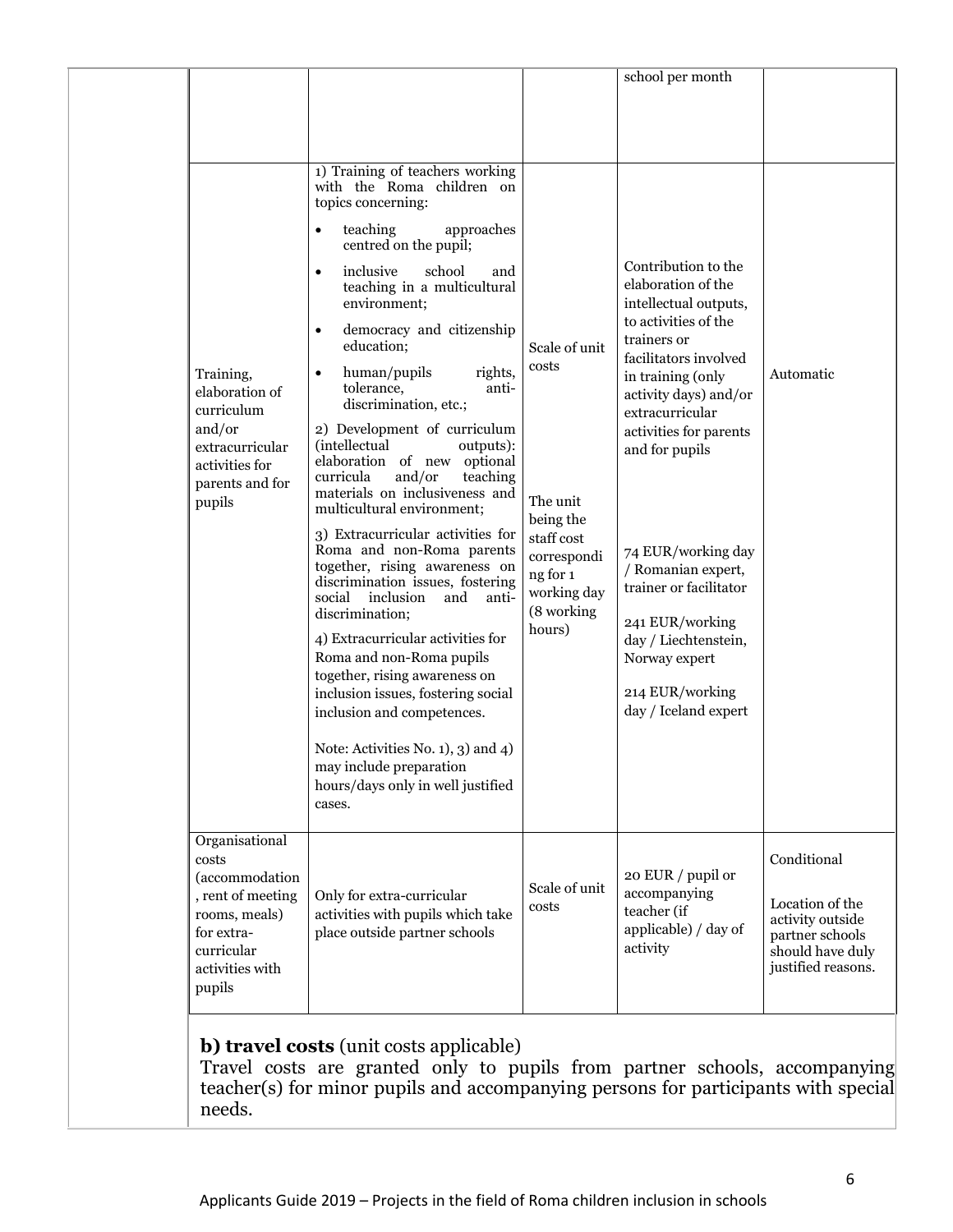| Eligible<br>costs | Description                                                                                                                                                                                                                    | Financing<br>mechanism<br>S | Amount                                                                                                                    | Rule of allocation                                                                                                                                                                                                                          |
|-------------------|--------------------------------------------------------------------------------------------------------------------------------------------------------------------------------------------------------------------------------|-----------------------------|---------------------------------------------------------------------------------------------------------------------------|---------------------------------------------------------------------------------------------------------------------------------------------------------------------------------------------------------------------------------------------|
| Travel            | Contribution to travel<br>costs for pupils,<br>accompanying teachers<br>$(*)$ and/or<br>accompanying persons<br>$(**)$ for participants<br>with special needs<br>from their place of<br>origin to activity venue<br>and return | Scale of<br>unit<br>costs   | Distances between $10 - 99$ KM:<br>20 EUR per participant<br>Distances between $100 - 499$ KM:<br>180 EUR per participant | Conditional<br>Only for pupils from<br>partner schools,<br>accompanying<br>teachers and/or<br>accompanying<br>persons.<br>Applicants will<br>justify the financial<br>needs<br>related to project<br>objectives, activities<br>and results. |

(\*) accompanying teacher(s) for minor pupils.

(\*\*) as a general definition an accompanying person is the one who accompanies, in the activity, participants with special needs (i.e. with disabilities) – whether applicant's and partner schools staff (teachers working with Roma children), pupils or parents involved in the project - in order to ensure protection, provide support and extra assistance.

For the establishment of the distance band applicable, the applicant shall indicate the distance of one-way travel using the on-line distance calculator available at: [http://ec.europa.eu/programmes/erasmus-plus/resources/distance-calculator\\_en](http://ec.europa.eu/programmes/erasmus-plus/resources/distance-calculator_en)

By default, the place of origin is understood as the place where the sending institution (partner schools) is located and the place of venue as the place where the activity is located. No travel costs are provided for the transportation within a locality (if the sending organization/institution has the same location as the activity).

| Eligible<br>costs         | Description                                                  | Financing<br>mechanism<br>s | Amount                                                                                                                                                                                                                                                                                                                                                                   | Rule of allocation      |
|---------------------------|--------------------------------------------------------------|-----------------------------|--------------------------------------------------------------------------------------------------------------------------------------------------------------------------------------------------------------------------------------------------------------------------------------------------------------------------------------------------------------------------|-------------------------|
| Travel                    | Contribution to travel<br>for DS experts                     | Scale of<br>unit<br>costs   | Distances between $10 - 99$ KM:<br>20 EUR per participant<br>Distances between $100 - 499$ KM:<br>180 EUR per participant<br>Distances between 500-1999 km:<br>275 EUR / participant<br>Distances between 2000-2999 km:<br>360 EUR / participant<br>Distances between 3000-3999 km:<br>530 EUR / participant<br>Distances between 4000-7999 km:<br>820 EUR / participant | Automatic               |
| Individu<br>al<br>support | Contribution to<br>accommodation,<br>meals, local transport, | Scale of<br>unit<br>costs   | 150 EUR/ day per DS expert                                                                                                                                                                                                                                                                                                                                               | Automatic<br>If needed, |

# **c) Travel and individual support for DS experts** (unit costs applicable)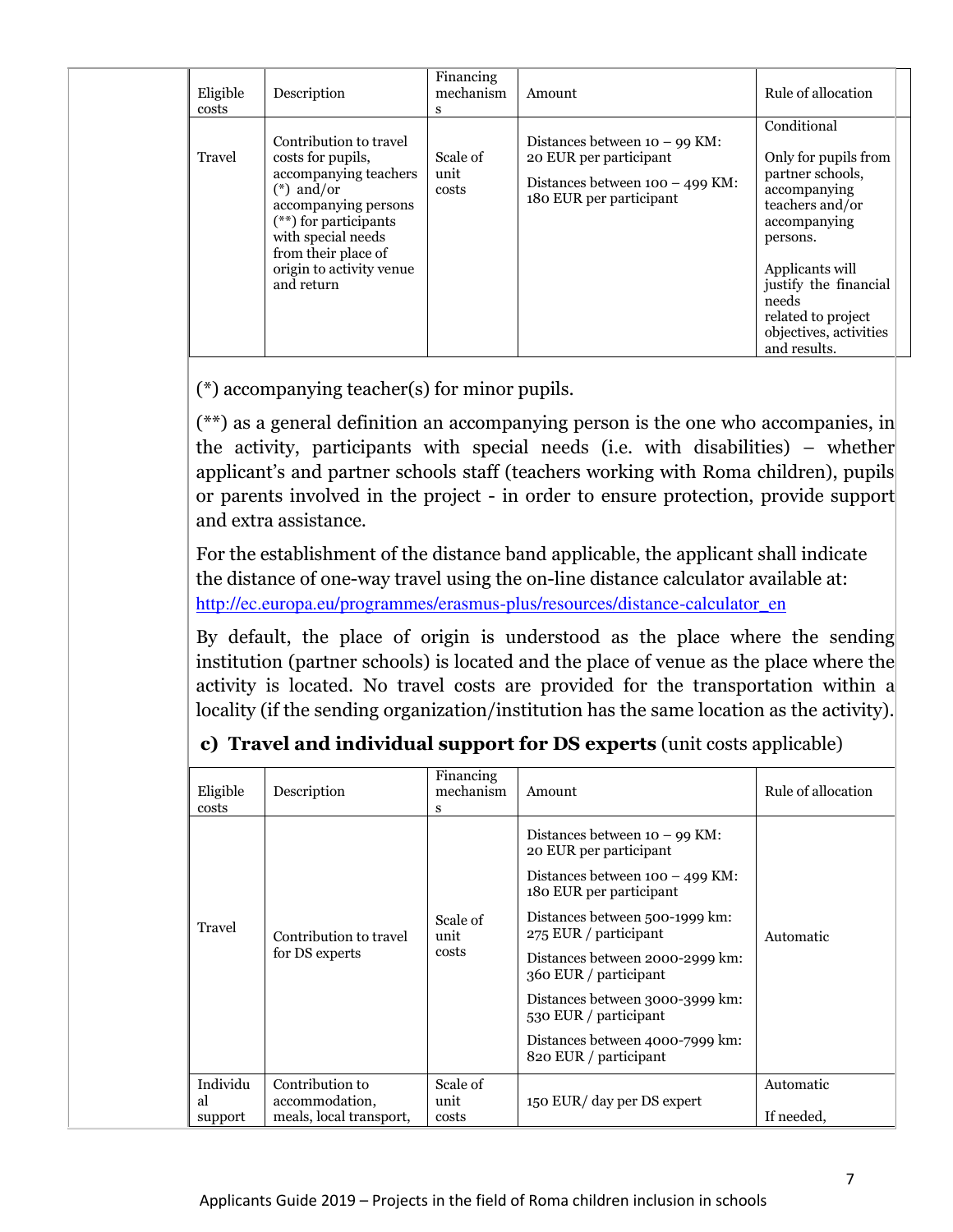For the establishment of the distance band applicable, the applicant shall indicate the distance of one-way travel using the on-line distance calculator available at: [http://ec.europa.eu/programmes/erasmus-plus/resources/distance-calculator\\_en](http://ec.europa.eu/programmes/erasmus-plus/resources/distance-calculator_en)

By default, the place of origin is understood as the place where the expert is located and the place of venue as the place where the activity is located. No additional travel costs are provided for the transportation between different localities in Romania.

# **d) Special needs support**

The applicant can request additional funds for envisaged staff or participants with special needs. As a general rule, 100% of the real costs proved as necessary for supporting the participation in activities of persons with special needs, including costs related to accompanying persons (if needed), will be allocated (in addition to the travel costs mentioned at point b) above.

If the project will be successful, medical certificates will be provided to the PO, attesting the person's disability, including the need for an accompanying person.

| Eligible costs              | <b>Description</b>                                                            | <b>Financing</b><br>mechanisms                                | Amount                        | of<br>Rule<br>allocation                                                                                                                                                                         |
|-----------------------------|-------------------------------------------------------------------------------|---------------------------------------------------------------|-------------------------------|--------------------------------------------------------------------------------------------------------------------------------------------------------------------------------------------------|
| Special<br>needs<br>support | Additional<br>costs<br>related<br>to<br>with<br>participants<br>special needs | Reimbursement of<br>100%<br>-of<br>to<br>up<br>eligible costs | 100% of the eligible<br>costs | Conditional:<br>Financial<br>support<br>special<br>needs<br>for<br>(including costs for $\vert$<br>potential<br>a<br>accompanying<br>be<br>person)<br>must<br>motivated in<br>the<br>application |

## **Co-funding:**

- for projects that have a public institution as applicant (coordinator of consortia), the grant will cover 100% of the eligible costs – no co-funding necessary;
- for projects that have a NGO as applicant (coordinator of consortia), the grant will cover 90% of the eligible costs<sup>3</sup>.

## **Financing mechanism and rule of allocation**

## **Payments flows:**

<sup>3</sup> According to article 6.4.3 of the Regulation on the Implementation of the EEA Financial Mechanism 2014 – 2021, if the applicant will be an NGO "the project grant may be up to 90% of eligible expenditure of the project".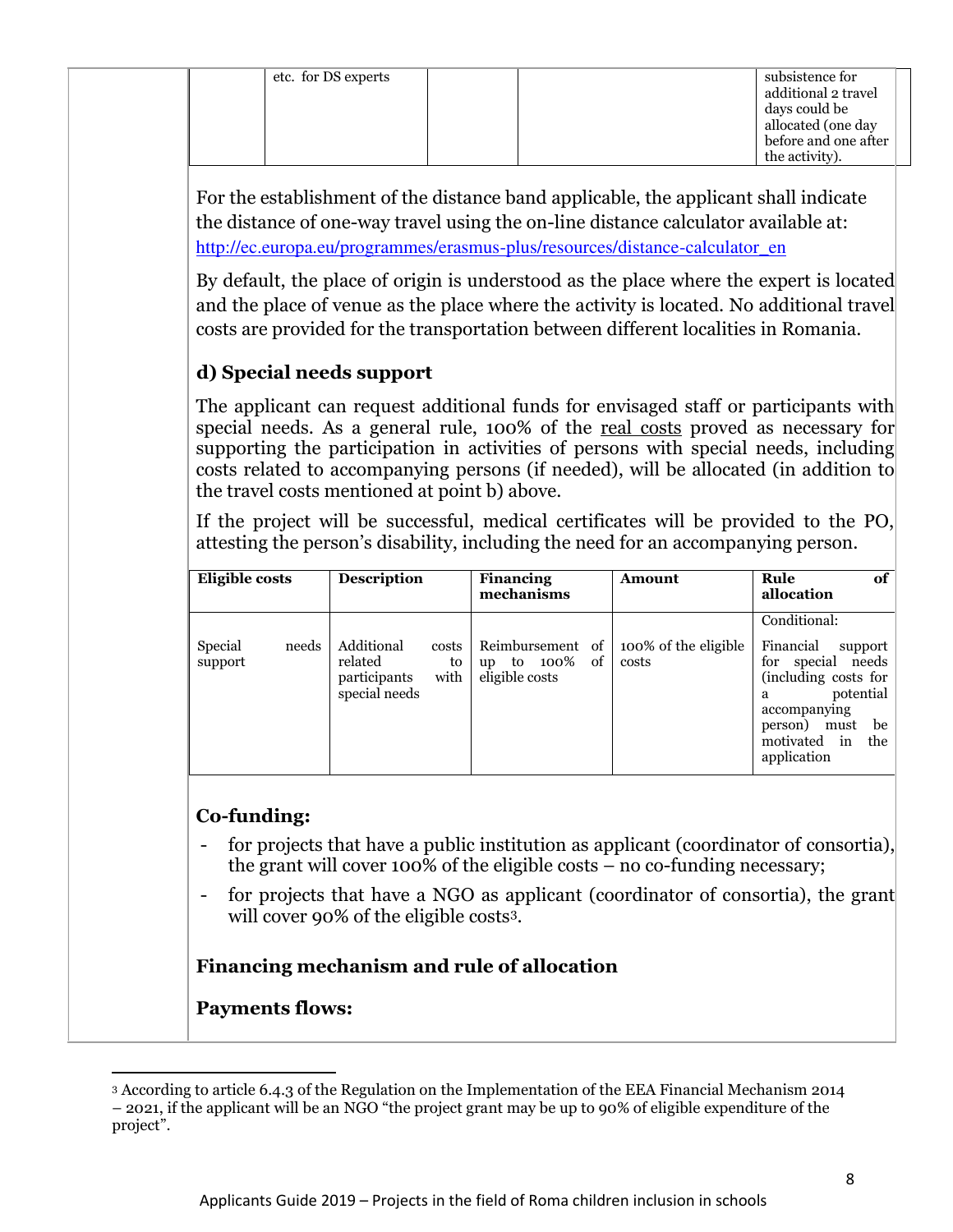|                             | Project Promoters will receive 60% of the project grant, in advance, within 30<br>calendar days following the signature of the project contract.                                                                                                           |  |  |  |  |  |
|-----------------------------|------------------------------------------------------------------------------------------------------------------------------------------------------------------------------------------------------------------------------------------------------------|--|--|--|--|--|
|                             | Second advance instalment up to the remaining 40% of the funds shall be paid<br>within 60 days after the receipt of Project Interim Reports providing that the<br>Project Promoter already spent at least 70% of the 1st instalment.                       |  |  |  |  |  |
|                             | After the assessment and approval of the final report, within 90 days from its<br>receipt, the final grant will be established and if it the case the PO will issue a<br>debit note for the remaining unspent funds.                                       |  |  |  |  |  |
|                             | 2. EVALUATION PROCEDURES                                                                                                                                                                                                                                   |  |  |  |  |  |
| Eligibility<br><b>Rules</b> | the application and all annexes required were submitted until the application<br>1.<br>deadline (as announced in the 2019 Call for Proposals);                                                                                                             |  |  |  |  |  |
|                             | the applicant is a Romanian public institution or NGO;<br>2.                                                                                                                                                                                               |  |  |  |  |  |
|                             | the consortium contains minimum 5 and maximum 6 Romanian school<br>3.<br>partners;                                                                                                                                                                         |  |  |  |  |  |
|                             | the Declaration of Honour bears the signature of the person legally authorised to<br>$\boldsymbol{4}$<br>sign on behalf of the applicant public institution/organisation, as well as the<br>stamp (if applicable) of this institution/organisation;        |  |  |  |  |  |
|                             | 5. the duration of the proposed project is between 12-24 months.                                                                                                                                                                                           |  |  |  |  |  |
|                             | <b>6.</b> the applicant submitted no more than one application within the present Call.                                                                                                                                                                    |  |  |  |  |  |
|                             | 7. a school is partner in only one application within the present Call.                                                                                                                                                                                    |  |  |  |  |  |
|                             | <b>8.</b> the project is not in the situation of requesting double financing                                                                                                                                                                               |  |  |  |  |  |
|                             | Only for the NGOs applicant(s):                                                                                                                                                                                                                            |  |  |  |  |  |
|                             | <b>9.</b> the copy of the updated Statute of the NGO, attesting the name of the current<br>legal representative of the organization, is attached to the application;                                                                                       |  |  |  |  |  |
|                             | 10. the copy of the Fiscal Identity Code (CIF) of the organization is attached to the<br>application;                                                                                                                                                      |  |  |  |  |  |
|                             | 11. the copy of the fiscal certificate, proving the lack of unpaid debts of the<br>organisation to the State budget is attached to the application;                                                                                                        |  |  |  |  |  |
|                             | 12. the copy of the most recent yearly financial statement submitted by the<br>organisation to the Ministry of Public Finances is attached to the application.                                                                                             |  |  |  |  |  |
|                             | Only for the private partner school(s):                                                                                                                                                                                                                    |  |  |  |  |  |
|                             | <b>13.</b> the copy of the Accreditation or Authorisation Certificate issued by the<br>Romanian Agency for Quality Assurance in the Pre-university Education<br>(ARACIP), valid for the entire duration of the project, is attached to the<br>application. |  |  |  |  |  |
|                             | <b>NB:</b> if one or more of the eligibility criteria is/are not fulfilled by the applicant, the<br>proposal is declared ineligible by the PO and it is withdrawn from further<br>evaluation.                                                              |  |  |  |  |  |
| <b>Minimum</b>              | n/a                                                                                                                                                                                                                                                        |  |  |  |  |  |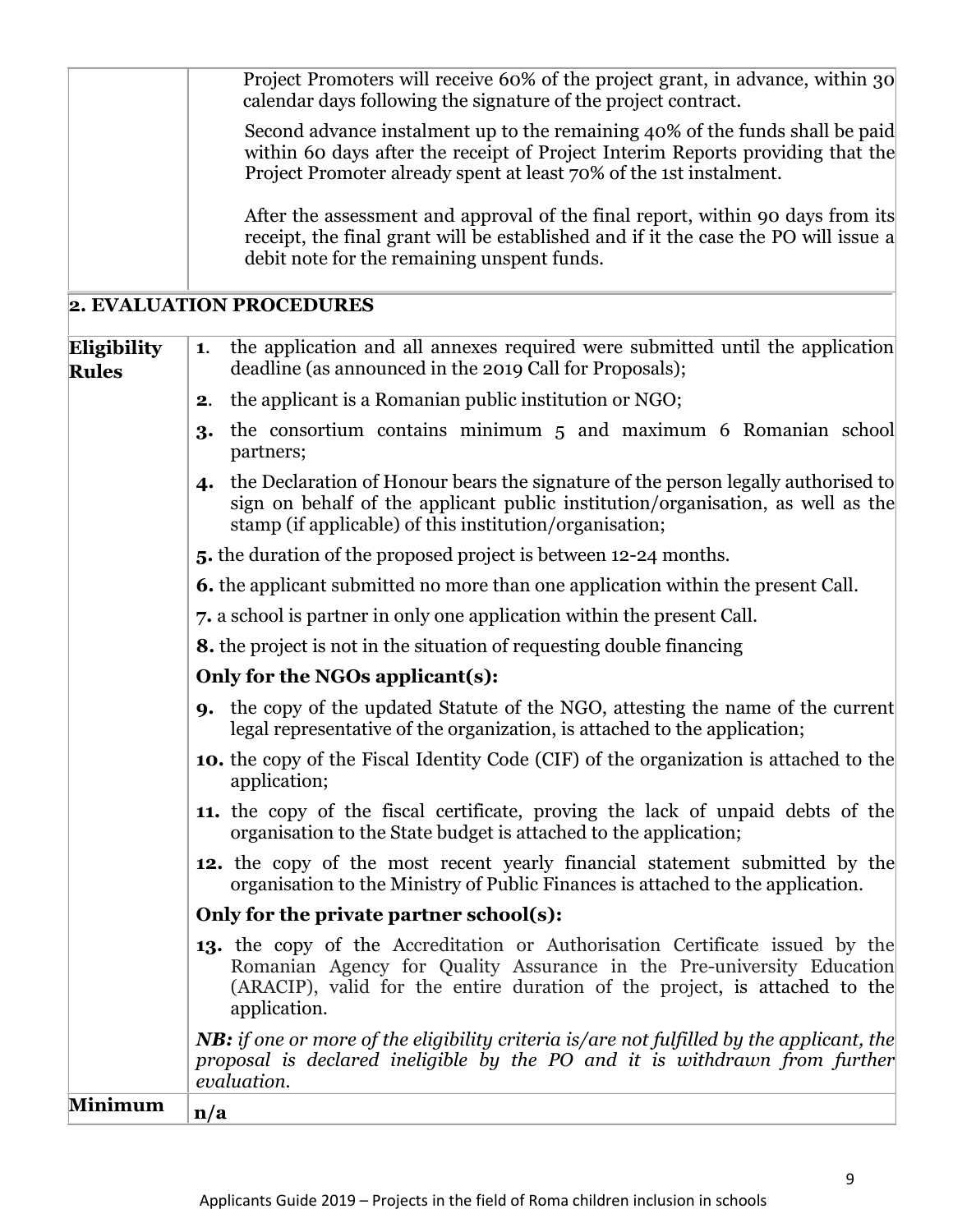| number of<br>countries                        | Projects will be implemented only in Romania by the Romanian members of the<br>consortium.                                                                                                                                                                                                                                                                                                                                                                                                                                                                                                                                                                                                                                                                                                                               |
|-----------------------------------------------|--------------------------------------------------------------------------------------------------------------------------------------------------------------------------------------------------------------------------------------------------------------------------------------------------------------------------------------------------------------------------------------------------------------------------------------------------------------------------------------------------------------------------------------------------------------------------------------------------------------------------------------------------------------------------------------------------------------------------------------------------------------------------------------------------------------------------|
| Number of<br>partners in<br>the<br>consortium | Minimum 5 and maximum 6 partner schools, together with one coordinator.                                                                                                                                                                                                                                                                                                                                                                                                                                                                                                                                                                                                                                                                                                                                                  |
| Grant                                         | Projects will be assessed against the following criteria:                                                                                                                                                                                                                                                                                                                                                                                                                                                                                                                                                                                                                                                                                                                                                                |
| <b>Awarding</b><br>Criteria                   | 1. Relevance: the project objectives and expected results are relevant for the<br>specific outcome of the RCIS field (presented in the 2019 Call for projects). The<br>objectives are SMART and refer to the specific topics and target groups (20)<br>points);                                                                                                                                                                                                                                                                                                                                                                                                                                                                                                                                                          |
|                                               | <b>2. Innovative character:</b> the project provides innovative solutions and/or<br>complementary to other initiatives or projects already carried out by the<br>consortium members, leading to high quality training, teaching, learning and<br>institutional development in partner schools in the field of RCIS (10 points);                                                                                                                                                                                                                                                                                                                                                                                                                                                                                          |
|                                               | <b>3. Quality of the work:</b> the organisation of the project work is clear and<br>appropriate for fulfilling the objectives. The tasks/activities distributed to the<br>partners guarantee the results achieved in due time and within the requested<br>budget. The implementation timeline is realistic and appropriate (10 points);                                                                                                                                                                                                                                                                                                                                                                                                                                                                                  |
|                                               | 4. Cost effectiveness: the proposed project is cost effective in terms of budget<br>requested to implement the planned activities and to achieve the planned<br>results (10 points);                                                                                                                                                                                                                                                                                                                                                                                                                                                                                                                                                                                                                                     |
|                                               | 5. Quality of the partnership (consortium): the partnership has all the<br>professional competences, expertise and experience required to implement the<br>project activities and to achieve the objectives and results. Tasks are adequately<br>distributed among partners.                                                                                                                                                                                                                                                                                                                                                                                                                                                                                                                                             |
|                                               | As the professional competences, expertise and experience of the applicant are<br>crucial, in order to obtain the maximum score at this item, the applicant should<br>prove a solid experience in the field of RCIS, with results obtained by<br>implementing and coordinating so far a minimum of 3 projects in this field; in<br>each of these projects, schools should have been involved and coordinated by<br>the applicant; the applicant should indicate the links to the websites where<br>these projects and their results are available. Score of the item: 20 points                                                                                                                                                                                                                                          |
|                                               | <b>6. Impact:</b> foreseeable impact on target groups and institutions is clearly<br>defined. Measures to ensure this impact are detailed. There are clear and<br>effective measures established to increase pupils' level of satisfaction regarding<br>their involvement in the awareness raising activities on inclusion issues. There<br>are clear and effective procedures in order to measure the percentage of Roma<br>pupils involved in the project, experiencing decreased discrimination from the<br>part of the teachers and non-Roma pupils in partner schools at the end of the<br>project. There are clear and effective procedures in order to measure the share<br>(%) of school's staff who declare better skills / competences regarding the Roma<br>inclusion, at the end of the project (20 points); |
|                                               | 7. Dissemination: the dissemination and transfer of results activities will allow                                                                                                                                                                                                                                                                                                                                                                                                                                                                                                                                                                                                                                                                                                                                        |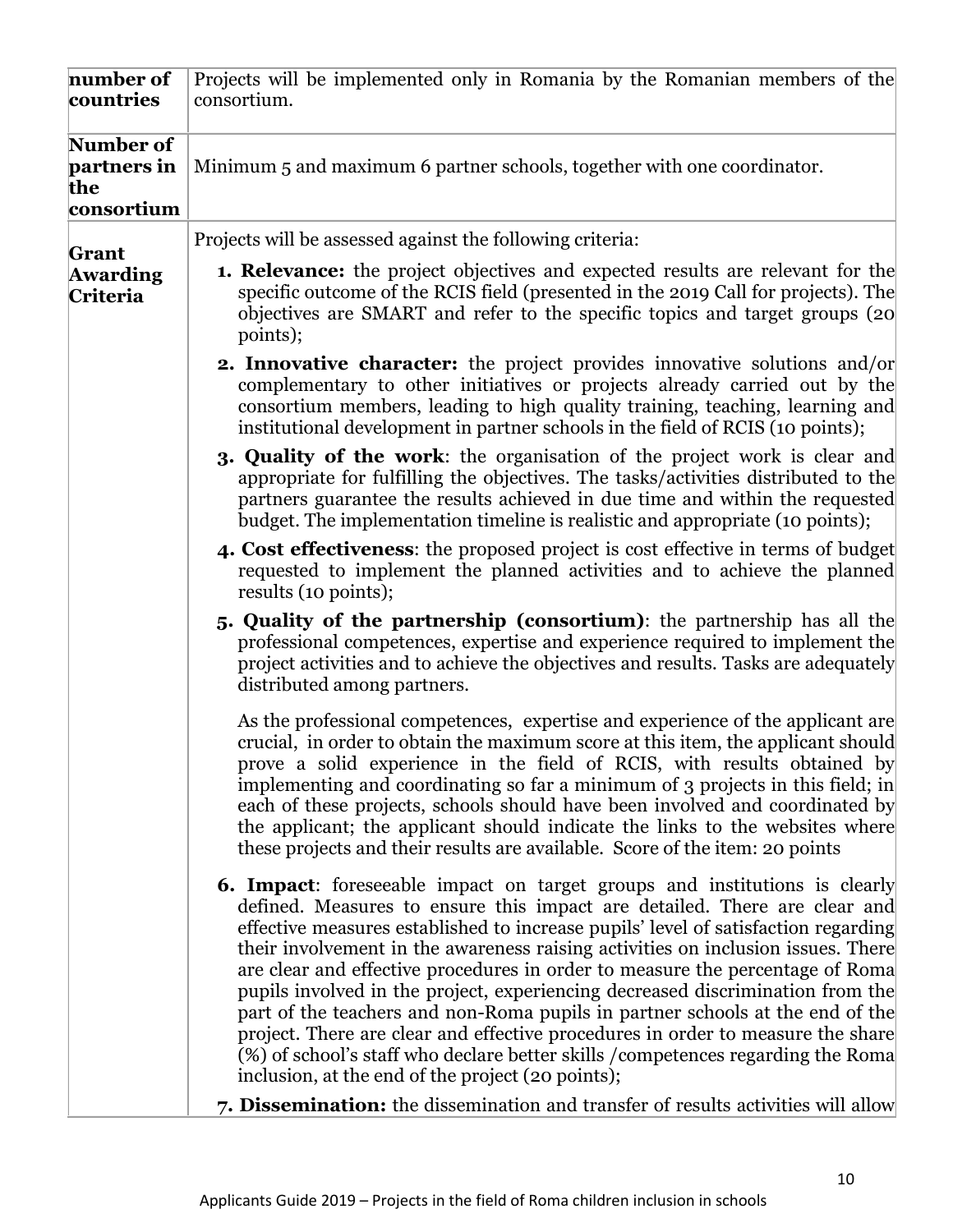|                                                                                                       | optimal use of results beyond the partners and lifetime of the project, during<br>and after the contractual period (10 points).                                                                                                                                                                                                                                                                                                                                           |
|-------------------------------------------------------------------------------------------------------|---------------------------------------------------------------------------------------------------------------------------------------------------------------------------------------------------------------------------------------------------------------------------------------------------------------------------------------------------------------------------------------------------------------------------------------------------------------------------|
|                                                                                                       | A project can receive maximum 100 points. A project can receive<br>funding if it has accumulated at least 60 points; under this score<br>the project is rejected.                                                                                                                                                                                                                                                                                                         |
|                                                                                                       | 3. CONTRACTUAL PROCEDURES                                                                                                                                                                                                                                                                                                                                                                                                                                                 |
| <b>Estimated</b><br>date of<br>sending<br>preliminary<br>information<br>about<br>selection<br>results | 03/07/2020                                                                                                                                                                                                                                                                                                                                                                                                                                                                |
| <b>Contracting</b>                                                                                    | The Project Promoter will sign Partnership Agreements (in Romanian language)<br>with partner schools.                                                                                                                                                                                                                                                                                                                                                                     |
|                                                                                                       | The Project Promoter will receive the electronic version of the contract after the<br>publication of the selection results and shall send by post to the Programme<br>Operator two original copies of the contract, stamped (if it is the case) and signed by<br>the legal representatives of the PP (coordinator of the consortium) together with<br>copies of partnership agreements, within maximum 10 working days following its<br>receipt date.                     |
|                                                                                                       | Please note that the PO reserves its right to conclude the contracts only if all the<br>conditions set above are accomplished.                                                                                                                                                                                                                                                                                                                                            |
| <b>Reporting</b>                                                                                      | The Project Promoter (PP) shall submit an Interim Report until the middle of the<br>contractual period, including information on the project progress, on implementing<br>the planned activities and achieving the results, jointly with a financial statement.<br>After the approval of the Project Interim Report, the second advance installment<br>shall be paid, providing that the Project Promoter already have spent at least 70% of<br>previous advance payment. |
|                                                                                                       | The final report shall be submitted by the Project Promoter within 2 months after<br>the end of the project. After the assessment and approval of the final report, within<br>90 days from its receipt, the final grant will be established and if it the case the PO<br>will issue a debit note for the remaining unspent funds.                                                                                                                                         |
|                                                                                                       | The selected projects will report on results achievement based on the outputs 5.1,<br>5.2, 5.3, 5.4 and outcome 5 indicators from the results framework in the programme<br>agreement.                                                                                                                                                                                                                                                                                    |
|                                                                                                       | 4. SELECTION OF THE APPLICATIONS                                                                                                                                                                                                                                                                                                                                                                                                                                          |
|                                                                                                       | The PO has the entire responsibility for organising the selection process and<br>taking the grant award decision. The selection process consists in an administrative/<br>formal eligibility check and a qualitative assessment.                                                                                                                                                                                                                                          |
|                                                                                                       | The administrative/ eligibility check is performed by the PO's experts, members of<br>the Programme Implementation Unit, using the specific check-list whose elements<br>were presented in the Section 2 of the Evaluation Procedures Chapter - Eligibility                                                                                                                                                                                                               |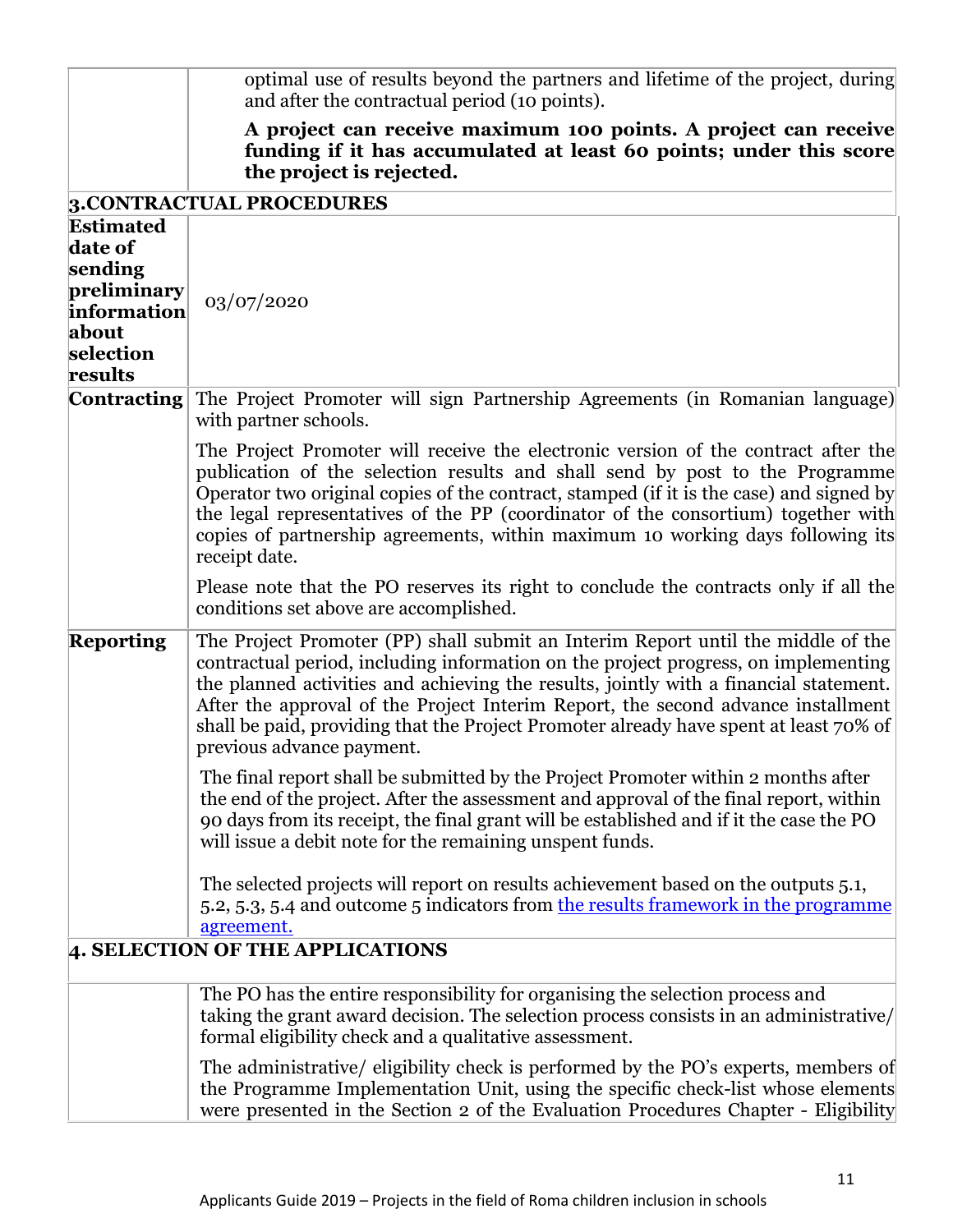Rules. These elements will be verified.

After finalising the administrative/eligibility check, a list of eligible projects will be drafted and the eligible applications will be submitted to the external evaluation experts.

For the qualitative assessment, the elements in the section 2 of the "Evaluation Procedures section – Grant award criteria" will be evaluated. Each application will be assessed by two external evaluation experts, in a fully transparent way, guaranteeing impartiality and equal treatment to all applicants. A third expert will be commissioned by the PO to score the project where the difference between the scores given by the first two experts is greater than 10 points.

The list with projects proposed for funding, projects on the reserve lists and rejected projects will be drafted and submitted to the Selection Committee for review.

The final proposal of the Selection Committee is submitted to the PO director, who takes the grant award decision.

In the case where clerical errors are detected, the applicants will be notified and may make corrections in a period of up to 5 working days from the receipt of the notification.

## **5. PROCEDURES FOR APPEAL**

## **a) Eligibility check**

Applicants rejected as a result of the administrative /eligibility check can appeal against the decision, with arguments, in up to 5 working days from the publication of the results. The appeal will be send electronically to contestatie@anpcdefp.ro using the [specific form.](http://www.eea4edu.ro/wp-content/uploads/2017/12/Formular_CONTESTATIE_13.doc)

The appeal will be analysed in two stages: the PO is the first instance analysing the appeal and, if the appeal is rejected, the NFP is the second instance where the applicant can submit an appeal. If the NFP also rejects the appeal, the decision to reject the application is deemed final. If the appeal is accepted by one of the instances, then the application is deemed approved and passed on the qualitative assessment.

The applicant who submits the appeal will be notified by the respective instance by email, in maximum 15 working days from the receipt of the appeal.

### **b. Qualitative assessment**

All applications declared approved following the administrative / eligibility check, will undergo a qualitative assessment, according to the criteria described under section 2 of the "Evaluation Procedures section – Grant award criteria".

Rejected applicants can appeal, with arguments, in maximum 5 working days from the publication of results. The appeal will be sent electronically to: [contestatie@anpcdefp.ro](mailto:contestatie@anpcdefp.ro) using the [specific f](http://www.eea4edu.ro/wp-content/uploads/2017/12/Formular_CONTESTATIE_13.doc)orm.

The appeal will be analysed in two stages: the PO is the first instance analyzing the appeal and, if the appeal is rejected, the NFP is the second instance where the applicant can submit the appeal. During the analyses of the appeal, the conformity and regularity of the qualitative assessment process (conformity to the internal